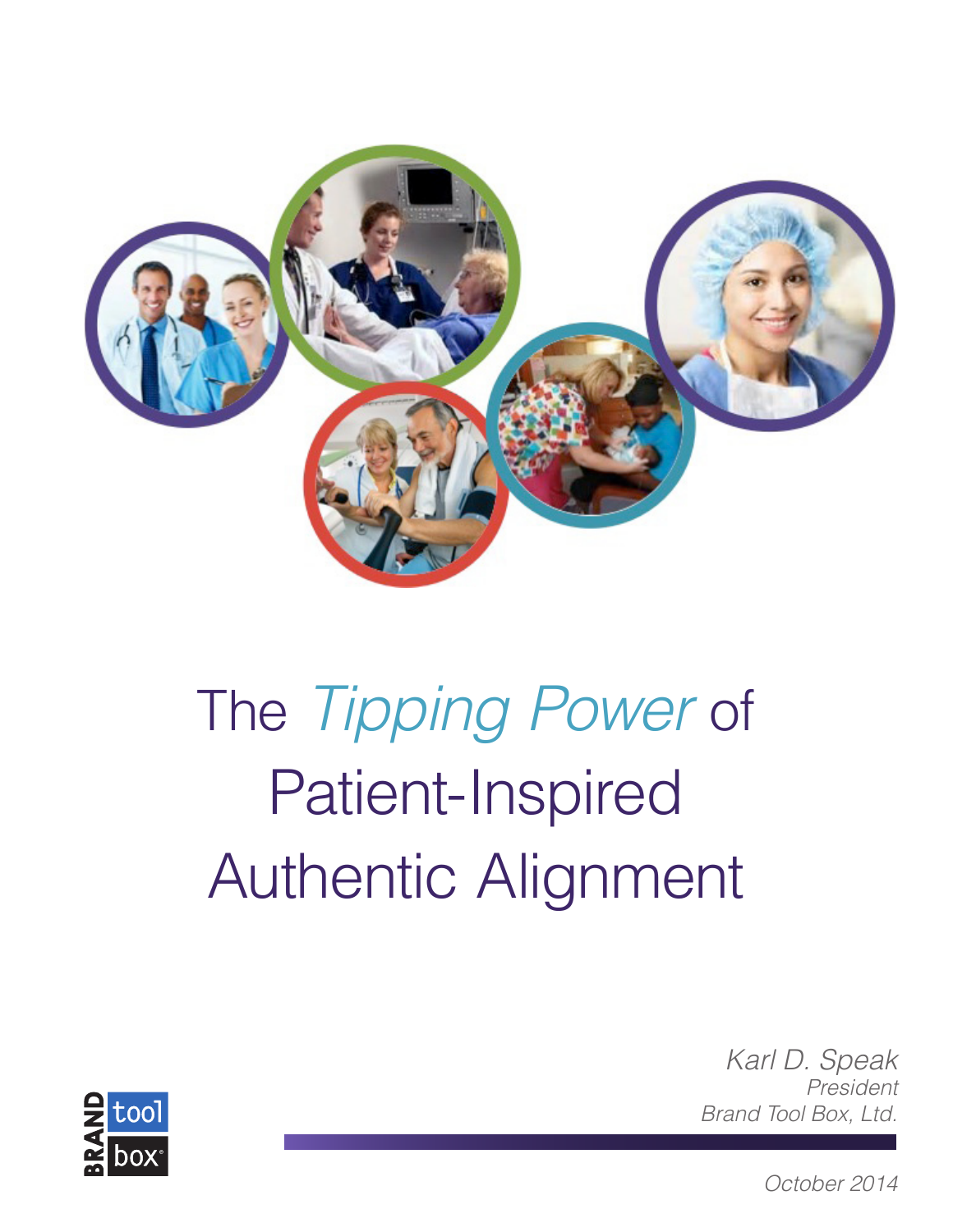

# The *Tipping Power* of Patient-Inspired Authentic Alignment

For more than a decade patient-centered care has become the universal brand promise of the healthcare industry. Many healthcare providers have completed the hard work of changing internal structures, processes and upgrading the "customer service" qualities of the healthcare experience. The bar for patientcentered care has been raised, but not enough. A culture steeped in a patientcentered care ethos has proven to deliver considerable benefits to patients and employees. So how can all the hard work completed so far be leveraged to unleash the true potential of patient-centered care?

The first step is acknowledging that within almost every organization there are individuals and teams delivering the true promises of patient-centered care. These special people know how to use their passion, moxie and talent to get the best from the institution for the benefit of the patient – sometimes this is being done despite the institution. These folks are good at aligning what's possible from the organization with the needs and wants of the patient.

The opportunity and proven process exists to transfer a passion-fueled, patientcentered esprit de corps to a large, pivotal group of caregivers who may have become discouraged by the stiff bureaucratic-like nature of a healthcare institution.

This article will describe an innovative customer-centric cultural change process that can ignite and align the spirit of caregivers who are likely sitting on the *It's time to ignite and align the spirit of caregivers who are likely sitting on the sidelines of the patient-centered care cultural movement.*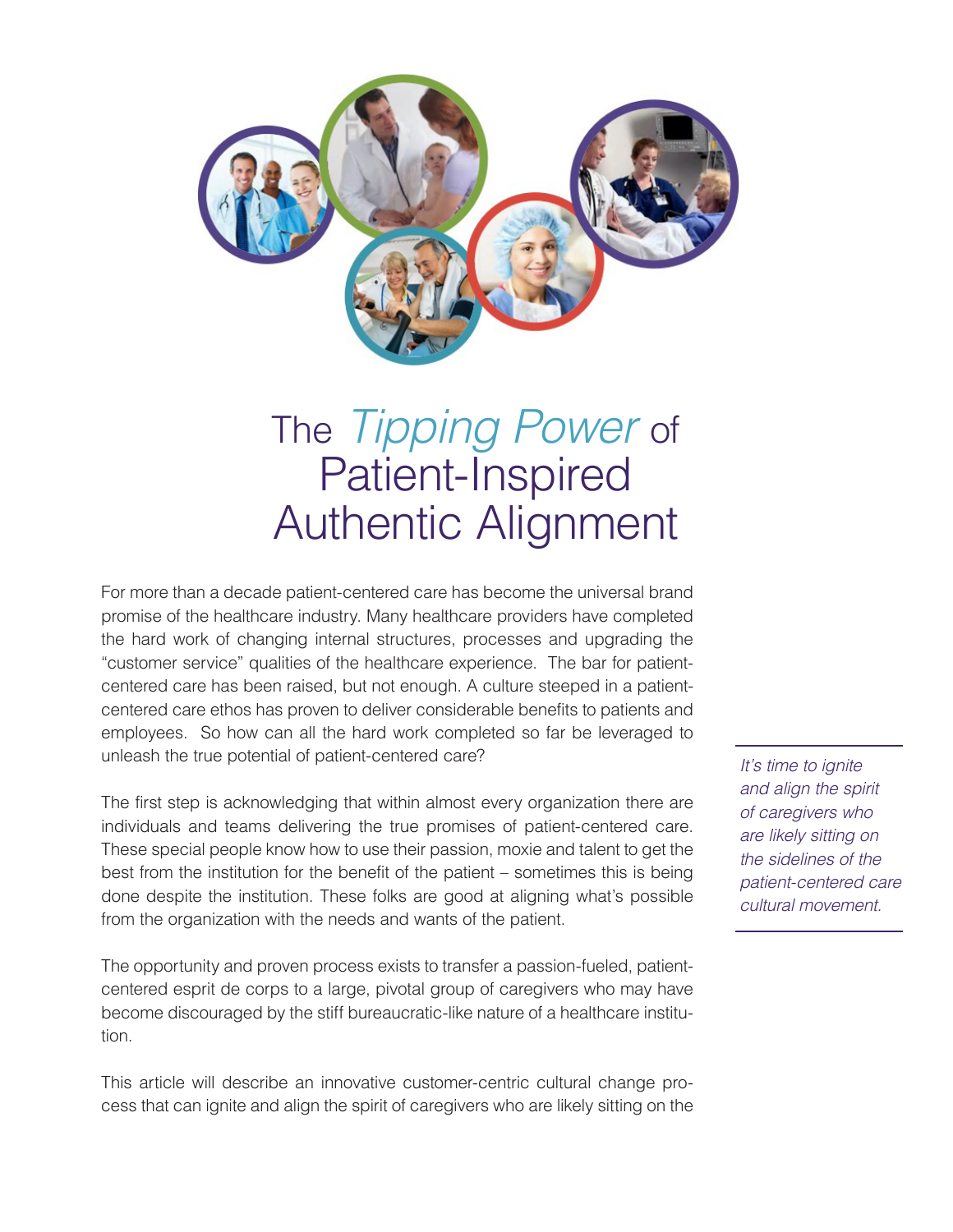sidelines of the patient-centered care cultural movement. Research shows this segment of employees who are agnostic to the patient-centered ethos represent the largest number of employees within a healthcare organization. The proven process described in this article, used in many other industries for over 10 years, taps into the power of authentic alignment, empowering employees to direct the best of the organization for the betterment of a customer (patient).

At the core of this practical change model is a values-alignment process, leveraging the authenticity of employees (their personal brand) and the authentic qualities and commitments of an organization (its organizational brand). A well conceived definition of an organization's brand aligns its authentic qualities with the most important needs of its targeted customers.

The paradigm of aligning the authentic qualities of employees with the authentic, outstanding qualities of a healthcare organization ensures that the best efforts of employees consistently deliver on what's most important to patients – maximizing the caring potential of a healthcare organization for the betterment of the patient. Given the pivotal role of individual caregivers in delivering on the promise of patient-centered care this internal brand alignment process has the focus and power to unleash the caring passion of healthcare employees.



This powerful alignment process is symmetrical by nature. To maximize the benefits from this process an organization must place equal emphasis on nurturing its alignment with employees as it does the alignment with customers/patients.

The strength of the alignment between employees and an organization creates leverage in delivering the most value to customers/patients. In the truest sense the Power of Brand Alignment

*To maximize the benefits from this process an organization must place equal emphasis on nurturing its alignment with employees as it does the alignment with customers/patients.*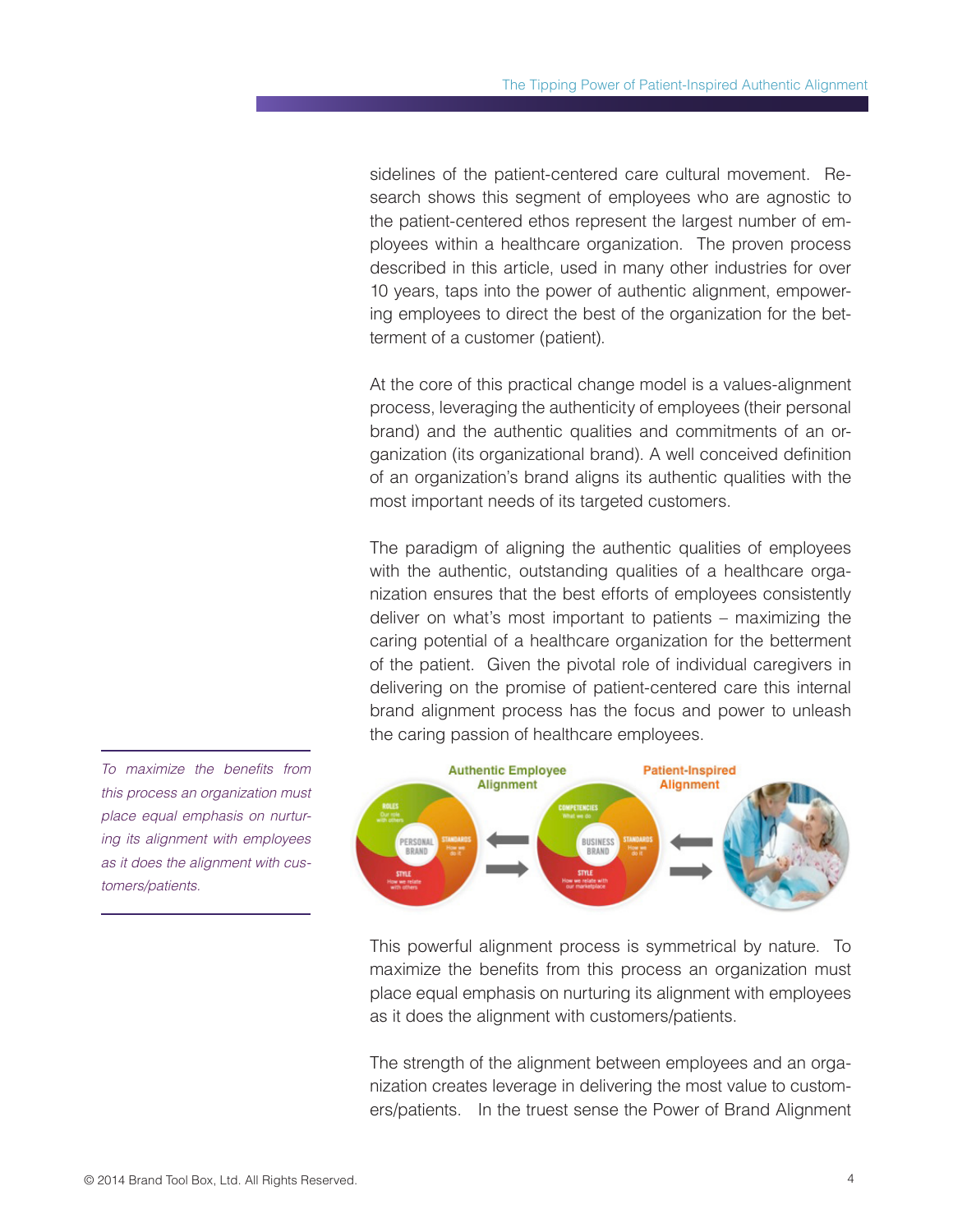is a symmetrical person-centered, employee and customer, alignment model. The strength and nature of the organization's relationship with its employees energizes the alignment with patients. Likewise a strong, focused relationship with patients energizes employees. This symbiotic relationship powers the patient-inspired alignment process.

The people-centered alignment process can transform the culture of a healthcare organization by unleashing the energy of its "Caring Leaders;" igniting the caring potential of its "Caring Passives" and exposing the "Caring Detractors." The result will be a transformed culture that is ready, willing and energized to deliver the true promise of patient-centered care.

## *Understanding a Healthcare Organization's Patient-Centered Care Potential*

Every healthcare organization delivers on the promise of patientcentered care, to one degree or another. Employees or teams consistently delivering the highest levels of care are motivated in part by a strong sense of personal alignment with their employer. In essence these high-performing caregivers believe there is a strong connection between their values and the values of their employer. Moreover these high-achieving caregivers believe the organization meets their personal standards for delivering healthcare. The challenge is to expand the patient-centered ethos across a larger share of employees until the organization reaches a tipping point inspiring the majority of employees to deliver care that consistently meets patients' expectations.

What is the level of internal brand alignment in healthcare organizations? Internal brand alignment is not the same as employee engagement, that's only one dimension. Conventional employee engagement scores measure employees' overall job satisfaction. Towers Watson reported that about 44% of US hospital employees were highly engaged.

The other driver of internal brand alignment is the level of employees' understanding and belief there is something distinctive about their employer that supports and enhances their personal

*Employees or teams consistently delivering the highest levels of care are motivated in part by a strong sense of personal alignment with their employer.*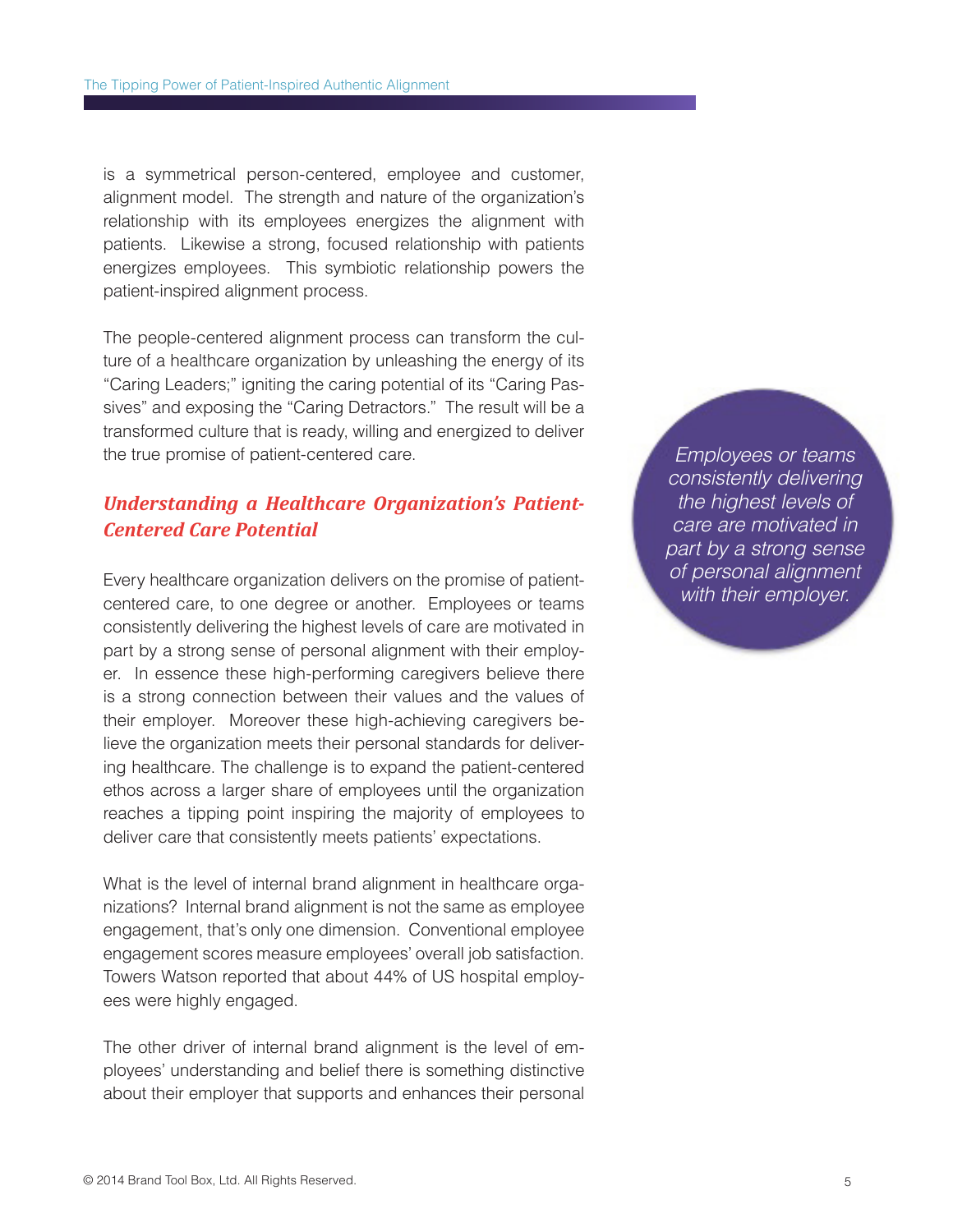commitment to provide a high level of care for patients. In essence the employee believes that the employer has an authentic, distinctive brand in delivering healthcare. Gallup reports that the healthcare industry ranks near the bottom of all industries with only 33% of employees agreeing to the statement "I know what my company [employer] stands for and what makes our brand different from our competitors."

The level of internal brand alignment is measured as a composite of employee engagement factors and employees' awareness and belief in an organization's most important authentic qualities. Employees' responses to a battery of these composite factors determines the level of internal brand alignment. Using this methodology, our research results suggest that the healthcare industry has a disproportionately higher level of "misaligned" employees than other industries. The level of those "highly aligned" employees is similar to other industries. The overall distribution of internal brand alignment in the healthcare industry is depicted below.



We have labeled the three different levels of internal brand alignment in the healthcare industry. The right end of the curve represents the high-performing caring individuals and teams that deliver on the promise of patient-centered care and often times despite impediments that may exist within the organization. We call this group of high-performer caregivers the "Caring Leaders." Colloquially speaking these caregivers go the extra mile at the

Healthcare Industry Internal Brand Alignment

# 30%

Caring Detractors Little Alignment with Organization

50% Caring Passives Willing and Waiting Caregivers

20% Caring Leaders High-Performing Caregivers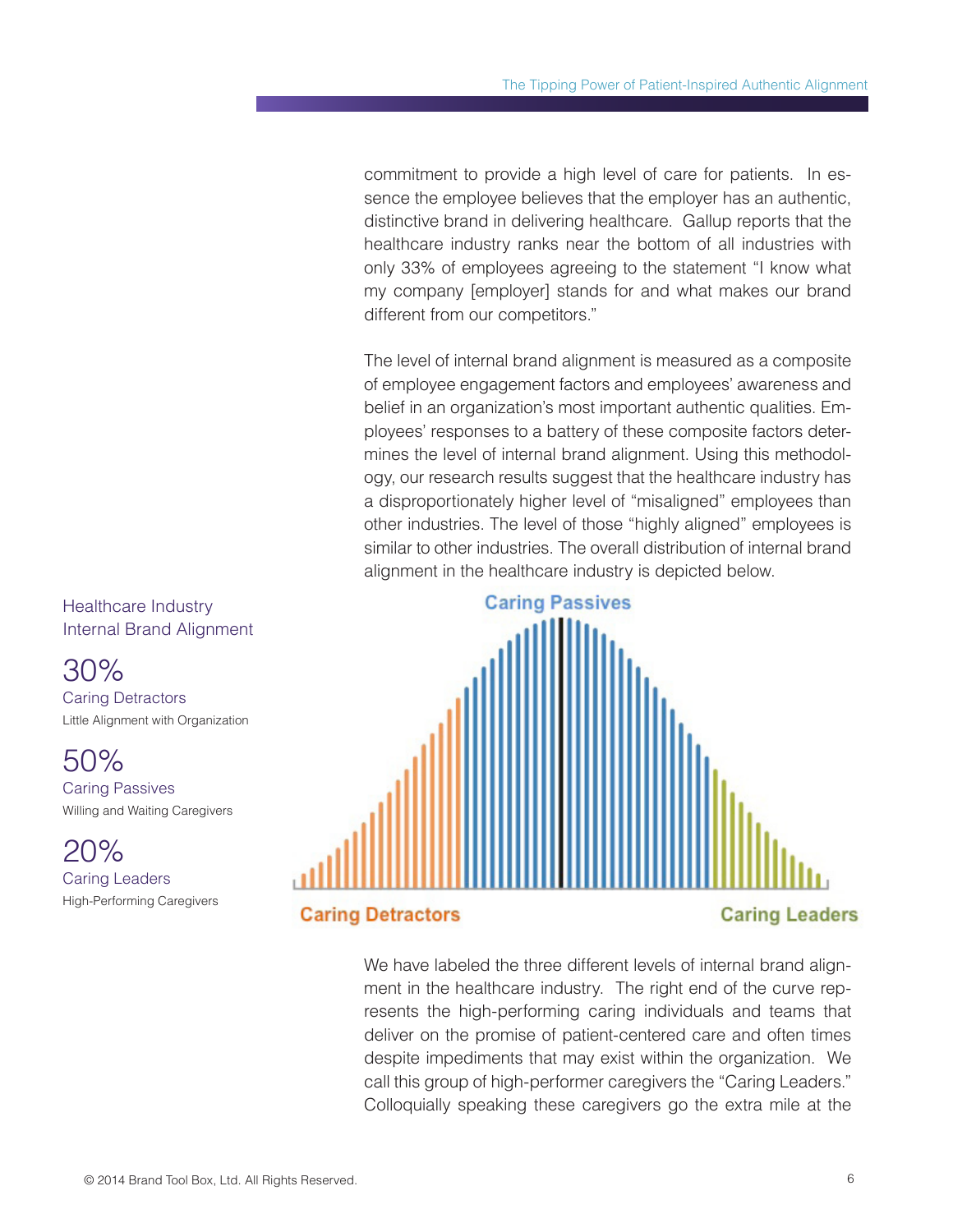right time, for their own reasons. The larger the portion of Caring Leaders, the faster a healthcare organization can produce the tipping point in expanding its patient-centered care potential.

We have labeled the largest segment of employees as "Caring Passives." The data suggests that these employees have not given up on committing to delivering on an organization's patientcentered care focus, at the same time they are not aligned with the initiative. This segment of employees offers the most potential for leveraging the power of internal brand alignment to boost the level of patient-centered care. This potential is not based solely on the size of the group, but also because of their "willing and waiting" disposition. These employees have not "signed-out" and just need encouragement and the tools to develop closer alignment and confidence in their employer.

*Implementing a change process that encourages and inspires caring passives to move into the "Caring Leaders" camp is the pivotal strategy to create the tipping point for delivering more broadly on the potential of patient-centered care.*

We have coined the term "Caring Detractors" for employees who display relatively little alignment with the organization's brand. The best strategy to address this group is to expose them and use the growing presence of internal brand alignment, i.e., patient-centered care ethos, to encourage them to leave. (Applying a healthy dose of patient-centered inspired-performance management can also be a helpful strategy to address this segment of employees.)

# *Patient-Inspired Alignment – Creating a Tipping Point in Patient-Centered Care*

Patient-Inspired Alignment is a process that uses the proven power of authentic alignment to encourage more employees to engage as Caring Leaders. The Patient-Inspired Alignment process was developed by customizing the time-tested Power of Brand Alignment customer-centric cultural change model.

The strength of the Patient-Inspired Alignment process comes from a foundation built on three pillars. By far the strongest ele-

*Those individuals that discover a way to align their authentic qualities with the interests of their employer are consistently successful and high achievers.*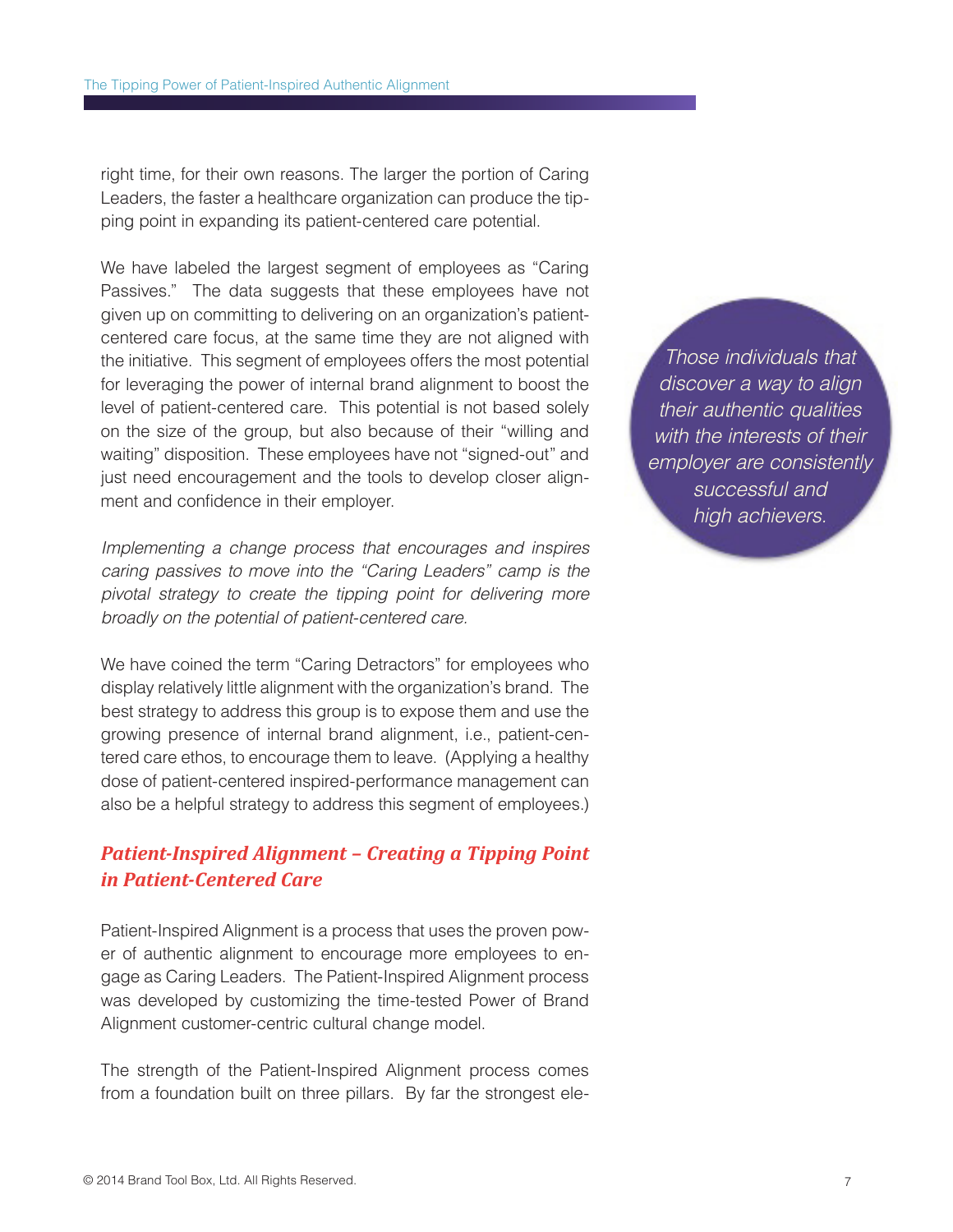ment to this process is its requirement of authenticity, from the individual and the organization. The power of authenticity is unleashed through alignment. Those individuals that discover a way to align their authentic qualities with the interests of their employer are consistently successful and high achievers. Our experience is that for this process to yield tangible benefits employees must believe they are authentically aligned with the organization they work for. They must also believe the organization is authentic and aligned with its customers.



*Defining Individual Authenticity*

The first phase of the Patient-Inspired Alignment process provides tools for individuals and the organization to define their authentic qualities. We have found that using a practical, universal framework of brand is a powerful tool to help individuals and organizations define authenticity. A proven model of personal brand, based upon the best-selling book *Be Your Own Brand*, is used as the learning model for individuals. A congruent, universal model defining the organization's brand platform is the other framework to define authenticity. Both models have been successfully used by thousands of employees and scores of organizations over the past 10 years.

Individuals define their personal brand using a three-part selfpaced learning process to determine their values and their five most authentic qualities and how the qualities are used to make a difference for others. Individuals rank the exercise of defining their personal brand as one of the most prized parts of the entire process according to our analysis of the participants' evaluations. In addition the external perceptions assessment individuals receive from colleagues, friends, family and customers adds excitement and additional value to the process of discovering their authentic qualities, an experience unfamiliar to most people.

*Tools for employees and the organization to define their authentic qualities set in a context of making a difference for a patient is the lynchpin of this powerful process.*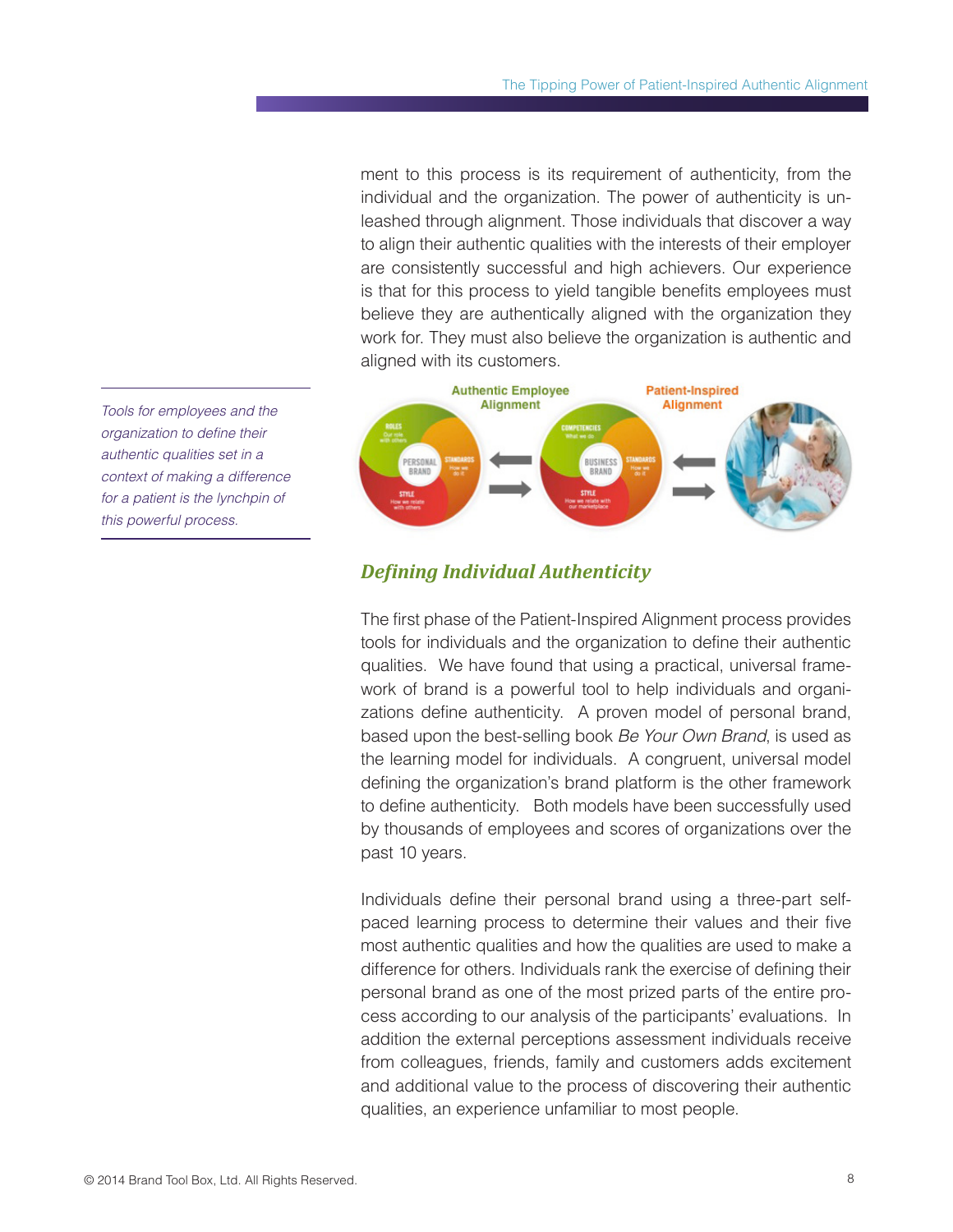#### *Defining the Organization's Authentic Qualities*

The next step in the process is defining an organization's authentic qualities. We work with an organization's leadership team to define their organizational brand platform. The culture of a healthcare provider determines its brand. Its brand is the sum of all of the interactions a patient has with caregivers and other employees. For some organizations "brand" is a powerful term to use, while others like to use the phrase "The (organization's name) Way." A health care provider's culture or distinctive way of providing care is a synonym for its brand, e.g., "the Mayo Clinic way." The patient-inspired alignment process is agnostic to using either term.

In a nutshell, the process of defining an organizational brand platform begins with understanding an organization's basic leadership platform (mission/vision/values) and extending it into a practical, framework that defines how the authentic, distinctive qualities of the organization are displayed in the way it serves patients. The brand platform framework articulates the outstanding qualities of the healthcare organization in the context of how they impact patients.

Working with leadership teams of healthcare organizations to develop a brand platform that is authentic, distinctive, relevant and consistent has proven to be more challenging than expected. We have experienced that a breakthrough point in the process occurs when the leadership team can identify and agree on the authentic ethos that guides its culture. Extending the ethos into a set of practical precise statements that define the organization's brand or "The Way" tends to be a straightforward productive process.

#### *Alignment Discovery and Alignment Intention*

The process of creating alignment begins when teams of employees attend an action-learning-based workshop. The workshop is built on a three-module learning design.

The first module provides employees with a set of skills to define

*The culture of a healthcare provider determines its "brand" of care.*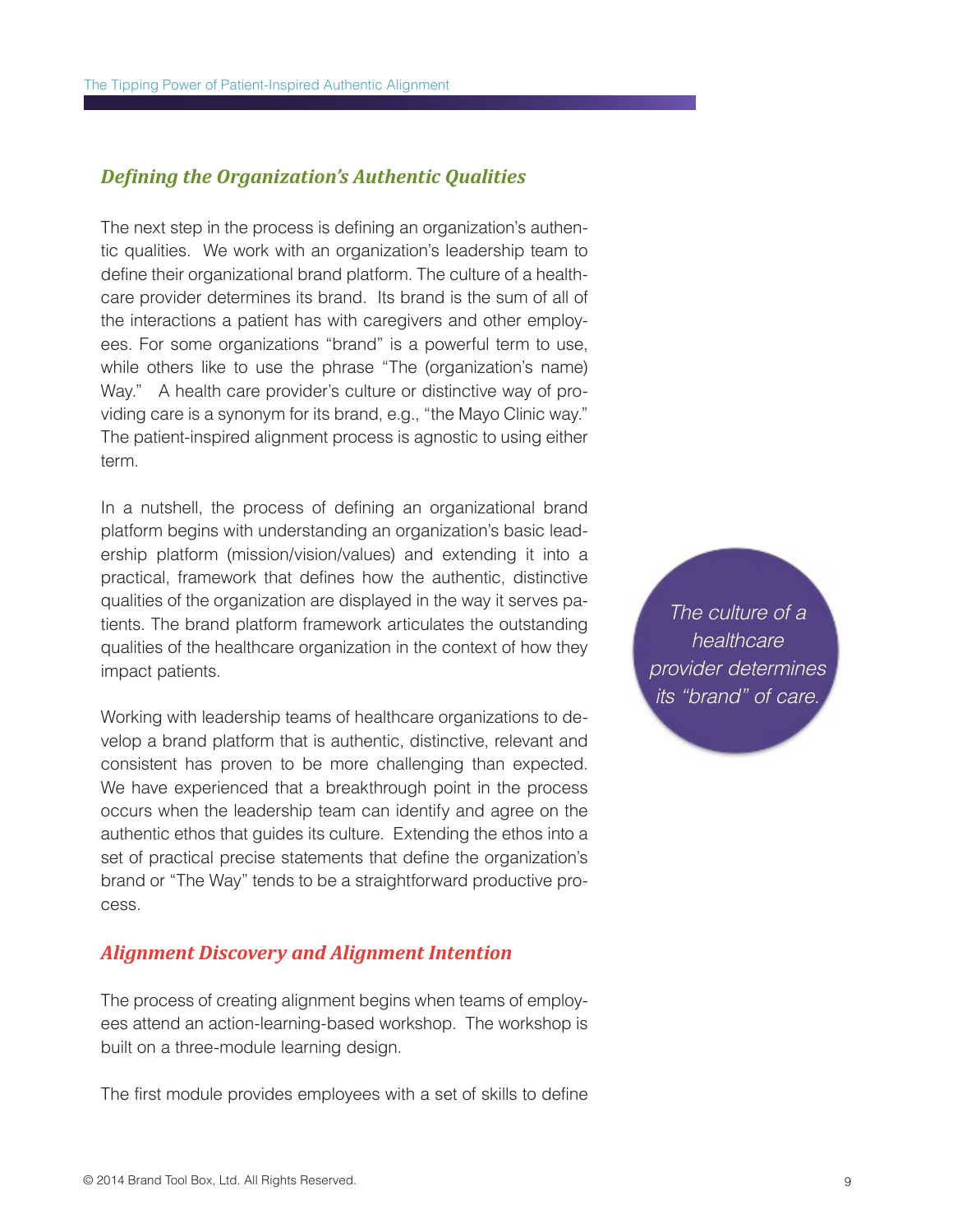their authentic qualities, i.e., their personal brand. During the first part of this process an employee will define their most important authentic qualities using a self-paced learning tool. The primary objective of this part of the process is to provide an employee with a new set of relationship-building skills by leveraging his/her authentic qualities. As an example, employees learn the power of perceptions in building trusting relationships. In addition each employee will understand the importance of consistency in building trust. Finally employees receive their personal brand assessment reports to discover how well their authentic qualities are perceived by others. At the end of this learning experience employees will have developed a set of skills to focus their authentic qualities to make a difference in their relationships with others



**Brand Tool Box**<sup>®</sup> Power of Brand Alignment<sup>sM</sup>

*The process of using congruent learning models of personal and organizational brand provide a powerful, self-evident illustration of the level of alignment that exists between an employee and his/her employer.*

.

The second learning module provides employees with a clear understanding of the importance of authentic alignment in the healthcare organization's ability to deliver on the possibilities of patient-centered care. In particular employees will understand the power of symmetrical alignment in fostering satisfaction of patients and employees.

The third learning module is where employees literally discover their level of alignment with the healthcare organization. The model starts out by introducing the organization's authentic beliefs about patient-centered care (the organization's brand platform). The process of alignment discovery begins next. Caring Leaders' beliefs will be reinforced as they clearly see their strong level of authentic alignment with the organization. Caring Passives will be reassured that they have a certain level of alignment with the organization, providing them the confidence to be more assertive in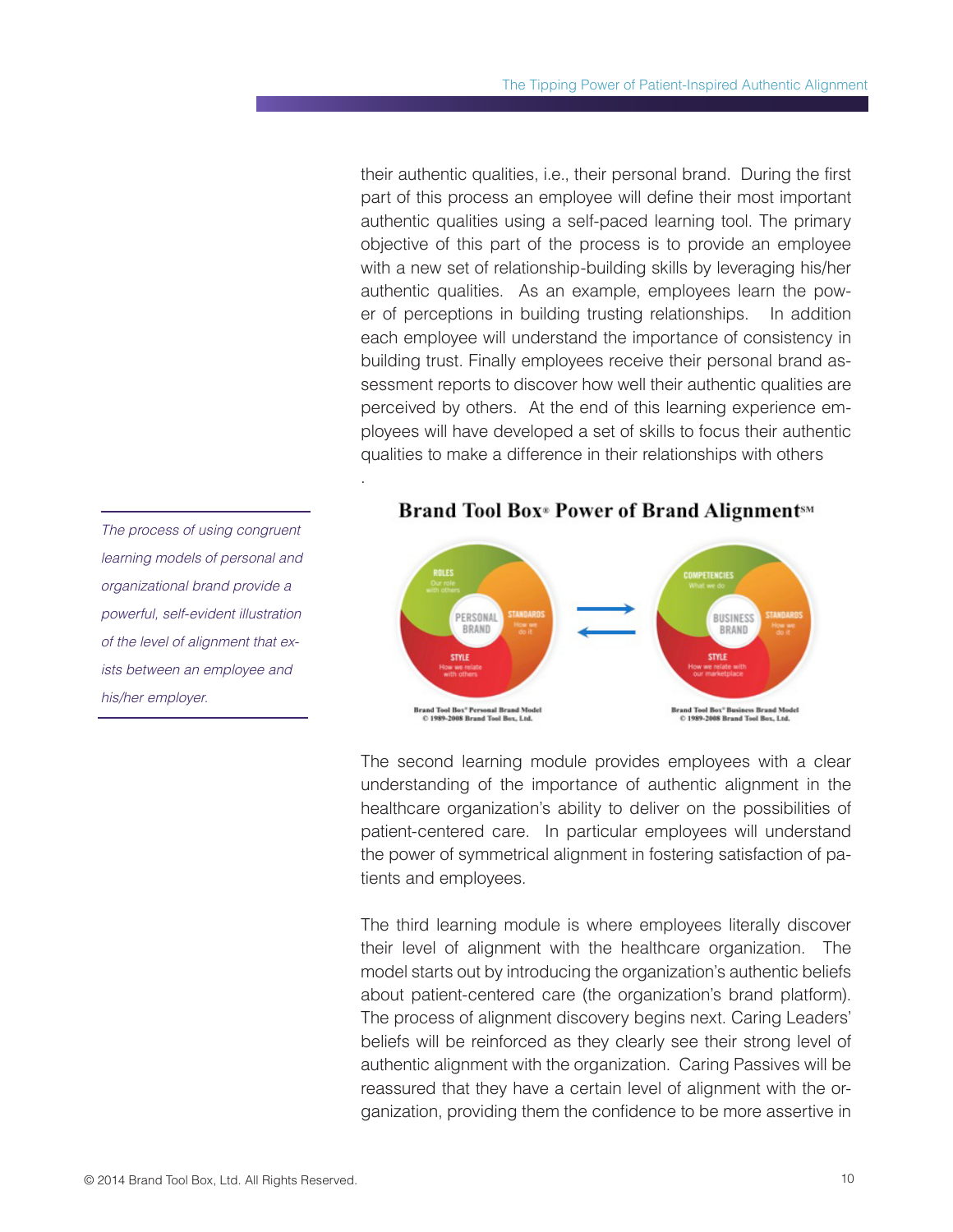finding ways to focus the authentic qualities of the organization or get around its shortcomings to better serve patients. The Caring Detractors will confirm their lack of alignment with the organization. This understanding will reinforce the stress and negative feelings they have working each day. A series of action-learning activities follows the alignment-discovery activities that can be used or modified to drive a deeper level of patient-centered care.

#### *Alignment Reinforcement*

Following the implementation of the alignment discovery process a series of organizational development reinforcement activities must be implemented for a period of at least 12 months to ensure employees that the Patient-Inspired Alignment process is backed by an enduring commitment of the organization. Based upon experience a reinforcement plan may include implementing a mix of:

- Personal coaching tools to help employees better understand possibilities for stronger alignment; team or departmental action-learning programs focusing on changes to structure and processes that may be creating barriers to delivering on the promise of patient-inspired care;
- Large group motivational-type events to boost the spirit of the power of alignment highlighting success stories;
- Conducting internal research to measure employees' perceptions of the progress of the program and assessing their levels of alignment;
- Focusing the content of all internal communications to reinforce the progress of the patient-inspired care initiative

The mix and success of reinforcement programs differ by culture.

### *A Powerful Boost to Building a Patient-Centered Caring Culture*

The Patient-Inspired Alignment process is not a magic elixir, but certainly it is a strong booster shot for jump-starting a culture committed to delivering on the promise of patient-centered care.

*A series of action-learning activities follows the alignment discovery activities.*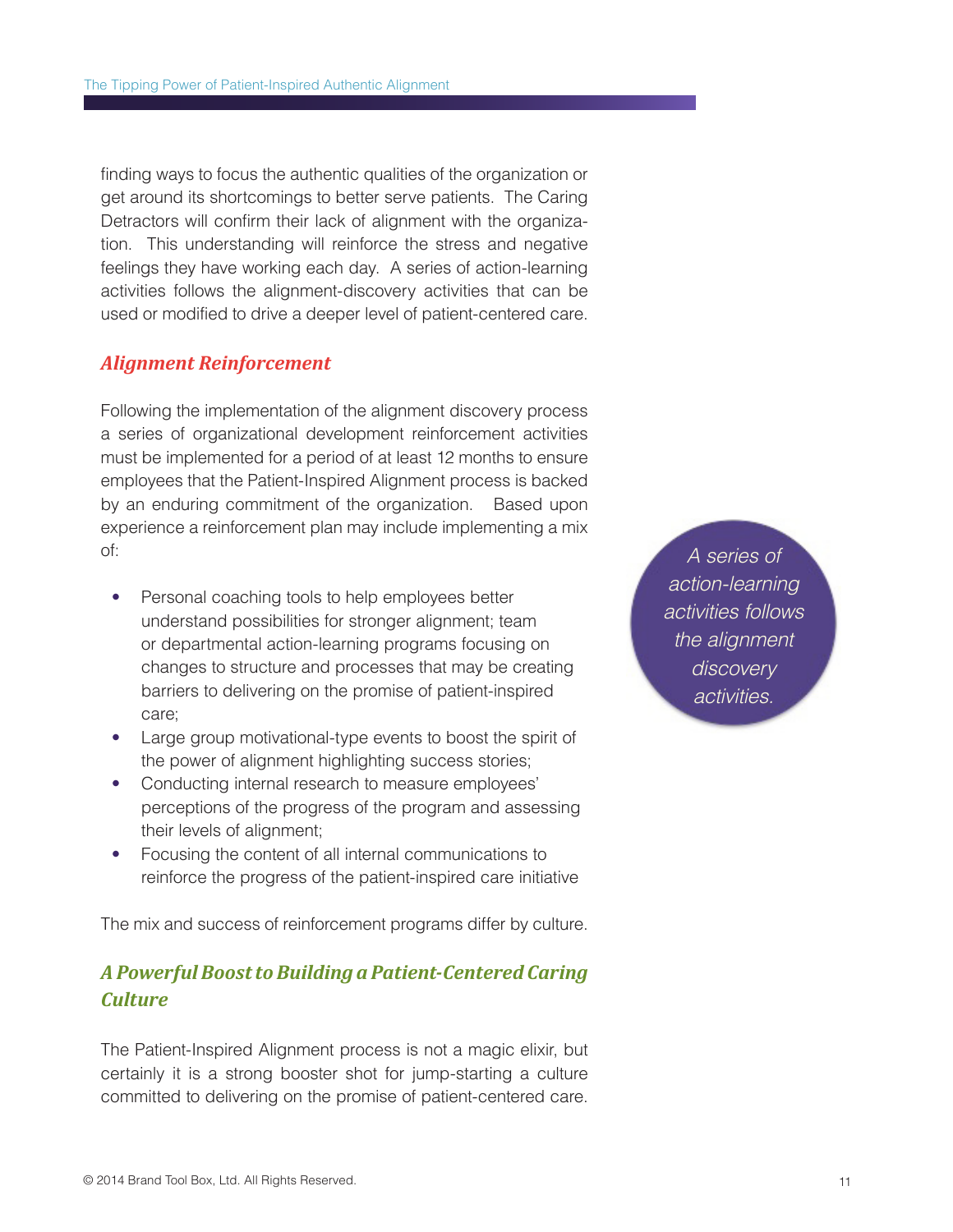Based upon our experience it is reasonable to expect that 10%- 20% of Caring Passives will begin to act on their newly discovered authentic alignment.



*Passives to acting like Caring Leaders begins the Tipping Point process to expanding the patient-centered caring potential of a healthcare provider.*

*Shifting a portion of Caring* 

Implementing a dedicated reinforcement program instituted at the team/department level will determine if the Caring Passives remain in the Caring Leaders' camp. An organization's leadership will have to determine how to address the Caring Detractors. Caring Leaders and Caring Passives will be watching for cues of leadership's commitment to its patient-centered-care belief system.

#### *A Few Lessons Learned*

*Authenticity defined can be energizing.* Authenticity has become a highly valued commodity across all segments of employees, especially younger employees. For all of the emphasis on authenticity, our work has uncovered that the large share of employees lack a significant articulation of their authentic qualities. We have strong evidence that proves that given a practical tool individuals can be very articulate about their authentic qualities. The process of clearly articulating one's authentic qualities breeds an excitement and appetite to apply it at work and home.

*Test the authenticity of the authenticity.* Conducting a personal brand assessment is an important part of the authentic alignment process. A personal brand assessment is a tool that provides in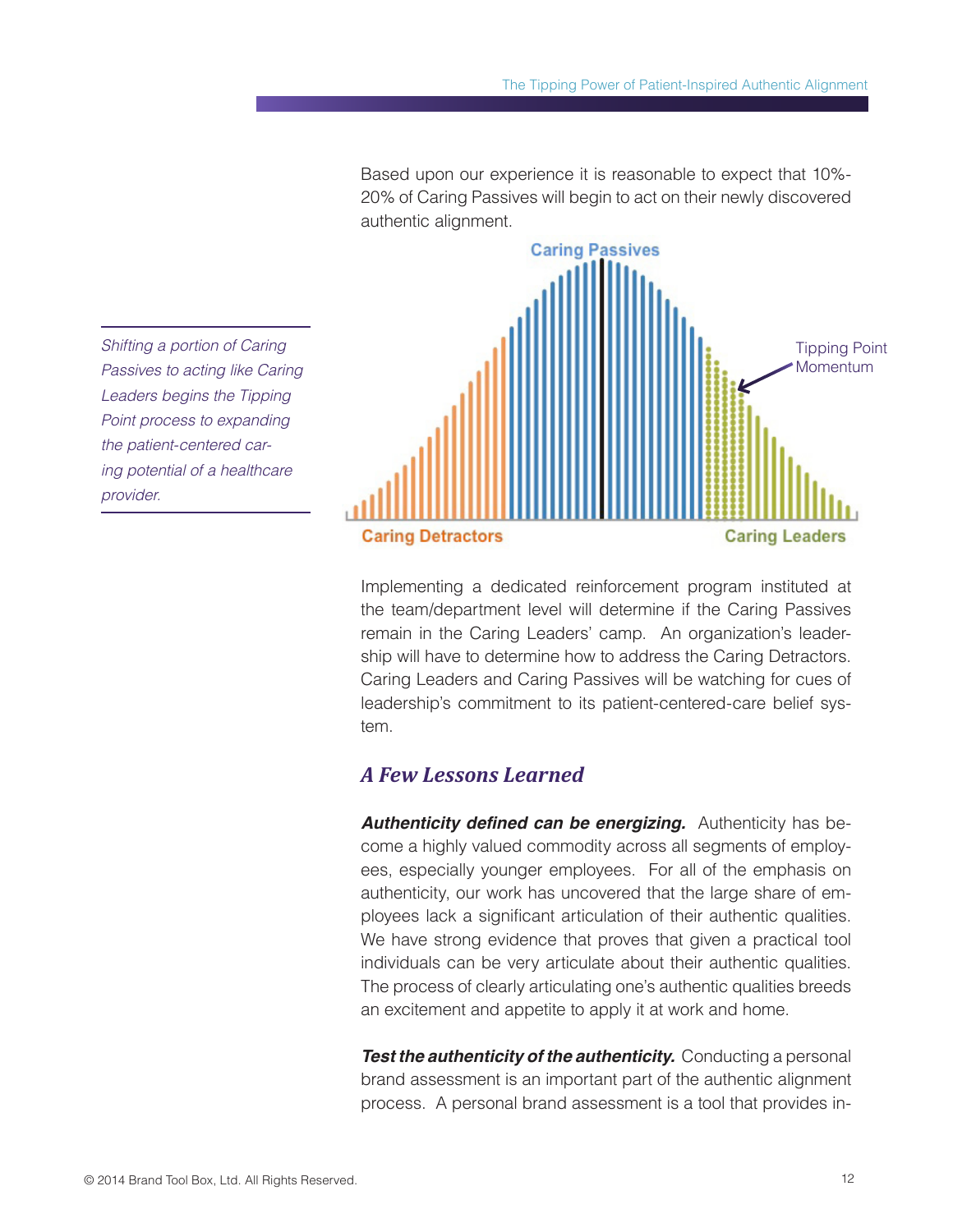dividuals with immediate feedback on their proclaimed authentic qualities giving them powerful, empowering information.

*Define the organization's authentic qualities, authentically.* Defining an organization's authentic brand can be a challenge for a leadership team. A good way to begin the process of defining an organization's authentic brand is to substitute the phrase "the organization's way" for the word "brand" in discussions. The next step is to come to agreement on the singular word or concept that describes the organization's cultural ethos. Avoid defining and constraining an organization's authentic brand in a marketing context. Define it in practical terms such that every employee will be able to know how to apply it in his or her daily activities.

**Internal brand leadership is the lynchpin.** It's almost trite to state that leadership is important in driving cultural norms. This is no different in creating a culture based on authentic alignment. It is very important that the leadership team experience the authentic discovery and alignment process as a first part of the process. Strong authentic alignment is a must for every person on the leadership team. It has been a common experience that the authentic alignment process has caused some consternation getting all members of the team aligned and on board.

*"Get in line or else" is not an alignment strategy.* It is the responsibility of an organization's leadership team to establish alignment as a priority, foster it, promote it and protect it. The only sustainable way to create a patient-inspired culture is to focus on an employee-inspired culture. Every employee should understand the importance of alignment and the personal benefits from it. Everyone should be given the tools to discover their authentic alignment. Alignment with the organization's authentic qualities needs to be a fundamental part of the leadership process. Employee's clear and repeated demonstration of their alignment should be recognized and encouraged. A culture based upon authentic alignment must be protected from individuals who chose not to participate and support this important ethos.

*Strong authentic alignment is a must for every person on the leadership team.*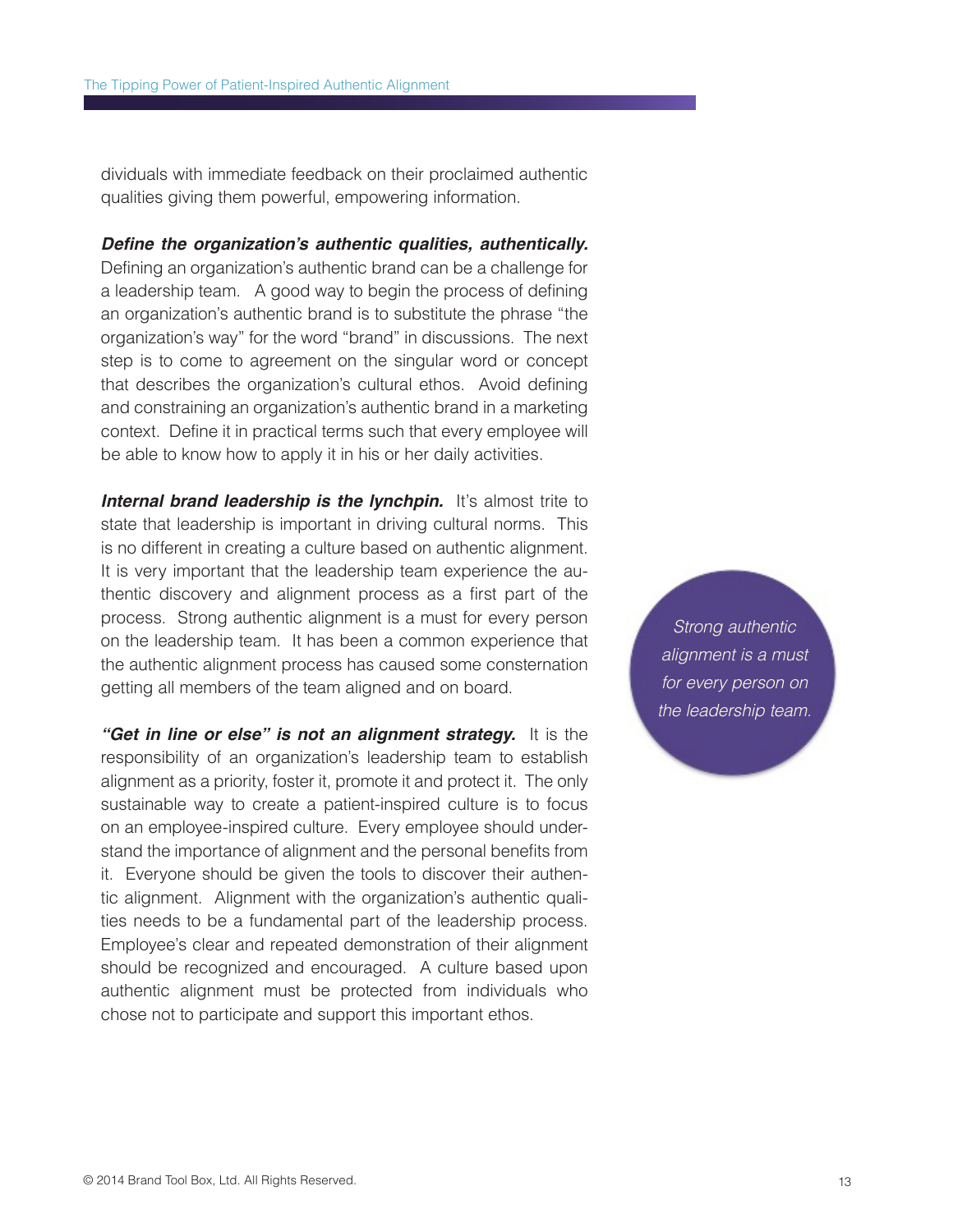

Karl D. Speak is a global expert known for his pragmatic and unconventional approach to using brand as a leadership platform for gaining customer loyalty and employee engagement. Karl's innovative work on corporate brand strategy, personal brand and internal brand building has been implemented in companies in 23 countries. His best selling book, Be Your Own Brand, is translated into 12 languages and has sold over 80,000 copies. A revised and expanded version of Be Your Own Brand was recently released to leverage the global success of the first edition and the growing popularity of personal brand.

Brand Tool Box, Ltd., the company he founded 30 years ago, is the global leader in developing and implementing internal brand-building programs. It is a unique professional services organization melding world-class brand expertise and organizational development best practices to help organizations build and nourish customer-centric culture alignment. Brand Tool Box's consulting processes, training programs and organizational development tools have been successfully implemented in companies across virtually all industry segments, non-profits and governments.

Brand Tool Box has successfully packaged its intellectual property into a portfolio of training workshops, coaching and consulting templates. The products have been used in a range of business and personal development applications, ranging from internal brand building, sales training, to leadership-development coaching.

Through Brand Tool Box, Karl has implemented his contemporary approach to brand management and internal brand building with a wide range of corporate clients. Clients such as 3M, LeadingAge, American Express, AT&T, BASF, BMW, Cabela's, Cargill, Consumers Energy, EDMC, FedEx, Honeywell, IBM, ING, Mosaic, Motorola, National Church Residences, Securian, Skandia, Sony Corporation, St. Jude Medical, Syngenta, Target Corporation, The Scotts Company, The Wall Street Journal, Toro, and Walgreens have benefited from Karl's consulting and internal brand-building programs.

Karl also serves as an "expert witness" in legal cases involving matters relating to brand. Karl holds a Masters Degree in Economics from the University of Minnesota. Karl has taught in the MBA programs at University of Minnesota, St. Thomas University, and has been guest lecturer at University of Westminster in London, Capella University, ESADE University in Madrid, among others. Karl's boardroom experience includes being a board member of Mesa Holdings, VocalEssence, MAP and serving as the chair of the board of The Design Management Institute.